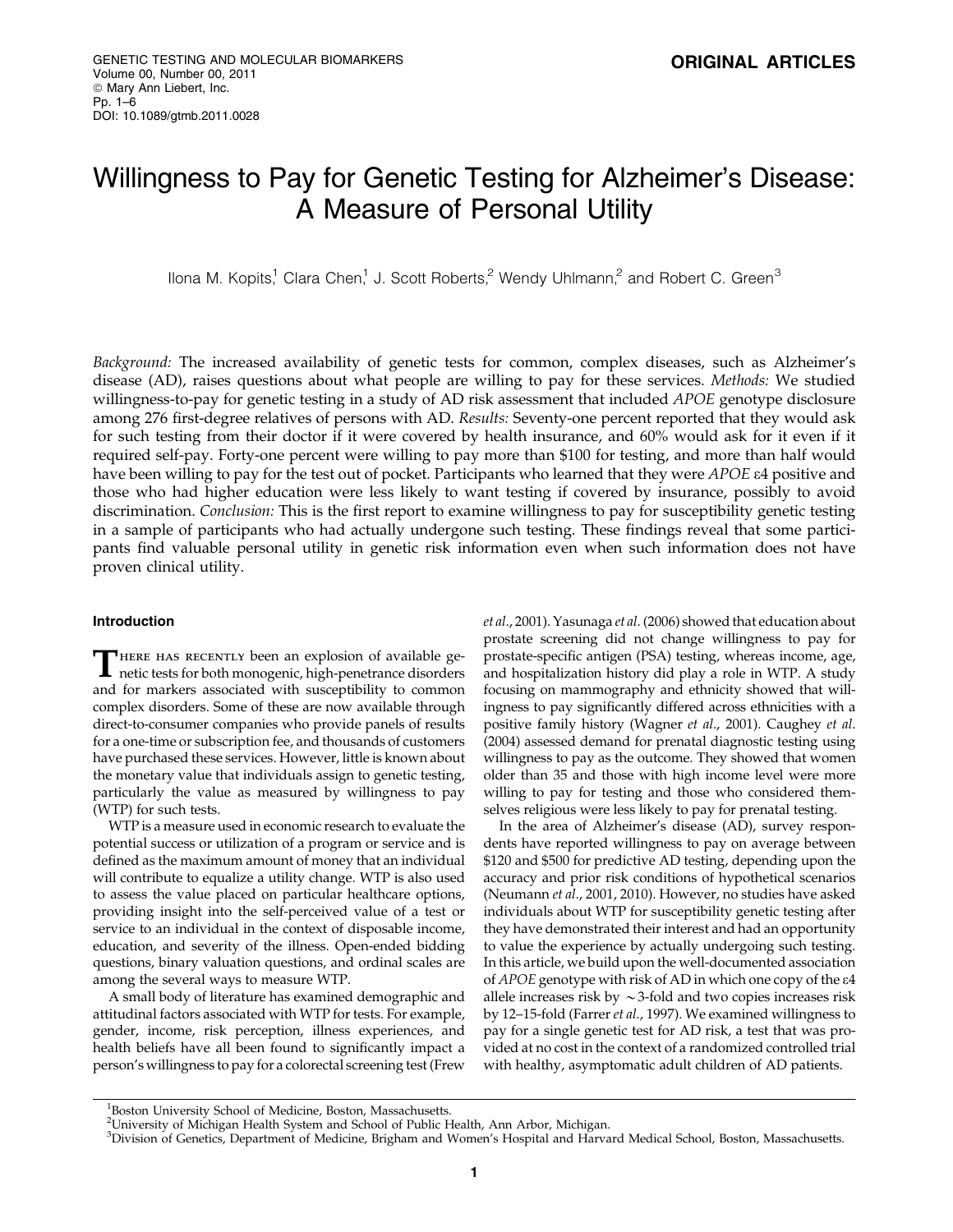#### Materials and Methods

The Risk Evaluation and Education for AD (REVEAL) Study is a series of multi-site, randomized, controlled trials using Apolipoprotein E (APOE) genetic testing for AD risk as a paradigm for empirically examining the health impact of genetic susceptibility testing for common diseases (Chao et al., 2008; Green et al., 2009). In the second of these trials, after receiving their own APOE genotype, participants were asked scripted questions about what they would be willing to pay for the APOE genetic testing.

Because study participants were asymptomatic adult children of living or deceased individuals with clinically diagnosed or autopsy confirmed AD, they already had an increased risk of AD (Green et al., 2002). A total of 276 subjects were enrolled from four sites: Boston University, Case Western Reserve University, Weill Medical College of Cornell University, and Howard University. Participants completed neuropsychological testing before enrollment, and only participants without clinically significant cognitive impairment or levels of anxiety and depression were enrolled. Participants were assigned to one of two study arms before disclosure. The Extended Arm involved three visits and  $\sim$  76 min of clinician time, whereas the Condensed Arm replaced the in-person education session with a mailed brochure and took  $\sim$ 33 min. Preliminary results of this trial have been reported elsewhere (Szymaniak et al., 2009). Participants received AD risk information based on age, sex, race, family history, and APOE genotype. Follow-up sessions occurred at 6 weeks, 6 months, and 1 year postdisclosure.

Questions about patients' willingness to pay for APOE genetic testing and the economic value placed on the APOE genetic test were assessed at the 6-week follow-up with a mail survey. The WTP questions were as follows: (1) ''If you could receive the same type of AD risk assessment from your own doctor's office...how likely is it that you would you have asked for this service if health insurance covered the cost of testing?'' (willing to have insurance pay), (2) ''.how likely is it that you would you have asked for this service if you had to pay for the testing yourself?'' (willing to self-pay), and (3) ''How much would you be willing to pay for this AD risk assessment?'' (payment scale) (see Appendix A). Answers for the first two questions were dichotomized as ''willing'' and ''not willing'' in the tables below. The payment scale question was dichotomized based on midpoint cutoffs to compare those willing to pay more than \$100 for testing to those who were not willing to pay more than \$100 for testing.

Age, race, gender, income, education, and baseline perceived risk (percentage) were assessed by self-report. APOE status was determined by laboratory testing and participants who had at least one e4 allele were considered to be positive. Two constructs were measured by asking participants to respond on a 5-point Likert scale, with response choices ranging from 1 = Strongly disagree to 5 = Strongly agree. ''Desire to know future AD status'' was measured by agreement or disagreement to the statement, ''I would like to know if I am going to develop AD at some point later in my life.'' ''Concern about developing AD'' was measured by agreement or disagreement to the statement, ''I am concerned that I will develop AD someday.'' Scale values 1, 2, or 3 were considered "disagree/neutral" and scale values 4 or 5 were considered ''agree.''

We conducted univariate analyses and multivariate logistic regression to determine factors associated with willingness to have insurance pay, willingness to self-pay, and willingness to pay more than \$100. Age, gender, race, APOE status, education, income, self-perceived risk, and questions about desire to know risk and concern about developing AD were evaluated as predictor variables. Statistical analyses used SAS 9.1.

#### **Results**

Demographic characteristics of the 276 subjects were as follows: mean age was 58.1 (SD 10.6), 70.6% were female, 19.2% were African American, and 96.4% had health insurance. Mean number of years of education was 16.1 (SD 2.5) and 73% of participants had incomes  $\geq$ \$50,000 per year. After receiving disclosure of their APOE genotype, 40.6% of subjects learned that they were positive for at least one e4 allele. Mean baseline perception of risk was 51.1% (SD 22.5%).

Seventy-one percent of participants reported that they would request genetic testing for AD if it were covered by insurance, whereas 60% would ask for it if it were self-pay. Of note, 29% of participants indicated that they would probably or definitely not have such testing done in their doctor's office if covered by health insurance. A multivariate model examining predictors of willingness to be tested if insurance

|  | Table 1. Willing to Have Alzheimer's Disease Risk Assessment If Insurance Pays |  |  |
|--|--------------------------------------------------------------------------------|--|--|
|  |                                                                                |  |  |

|                                              |                                                            |                                                                                                  | Adjusted (multivariable) <sup>a</sup> |         |
|----------------------------------------------|------------------------------------------------------------|--------------------------------------------------------------------------------------------------|---------------------------------------|---------|
| Variable                                     | Willing to be tested<br><i>if insurance pays</i> $(n=191)$ | Not willing to be tested<br><i>if insurance pays</i> $(n=78)$ <i>Odds ratio</i> (95% <i>CI</i> ) |                                       | p-value |
| Mean age                                     | $58.7 \pm 10.9$                                            | $56.8 \pm 9.7$                                                                                   | 1.023(0.991, 1.055)                   | 0.1598  |
| Sex $(\%$ female)                            | 133 (69.6%)                                                | 56 (71.8%)                                                                                       | 0.865(0.429, 1.744)                   | 0.6853  |
| Race (% African American)                    | $40(20.9\%)$                                               | $10(12.8\%)$                                                                                     | 2.175(0.919, 5.150)                   | 0.0772  |
| Mean education, in years                     | $15.8 \pm 2.7$                                             | $16.7 \pm 2.1$                                                                                   | $0.836$ $(0.728, 0.961)$              | 0.0118  |
| Income (% $\geq$ \$50K)                      | 129 (72.5%)                                                | 55 (74.3%)                                                                                       | 1.400 (0.678, 2.874)                  | 0.3633  |
| <i>APOE</i> status (% $\epsilon$ 4 positive) | $67(35.1\%)$                                               | $43(55.1\%)$                                                                                     | 0.439(0.237, 0.812)                   | 0.0087  |
| Baseline self-perceived risk                 | $50.5 \pm 22.4$                                            | $53.0 \pm 23.2$                                                                                  | 0.998(0.984, 1.012)                   | 0.7494  |
| Desire to know future AD status              | 144 (75.8%)                                                | 51 $(65.4\%)$                                                                                    | $2.364$ (1.211, 4.613)                | 0.0117  |
| Concern about developing AD someday          | 123 (64.7%)                                                | 52 $(66.7\%)$                                                                                    | 1.336 (0.665, 2.685)                  | 0.4157  |

<sup>a</sup>Adjusted for all the variables in Table 1.

AD, Alzheimer's disease.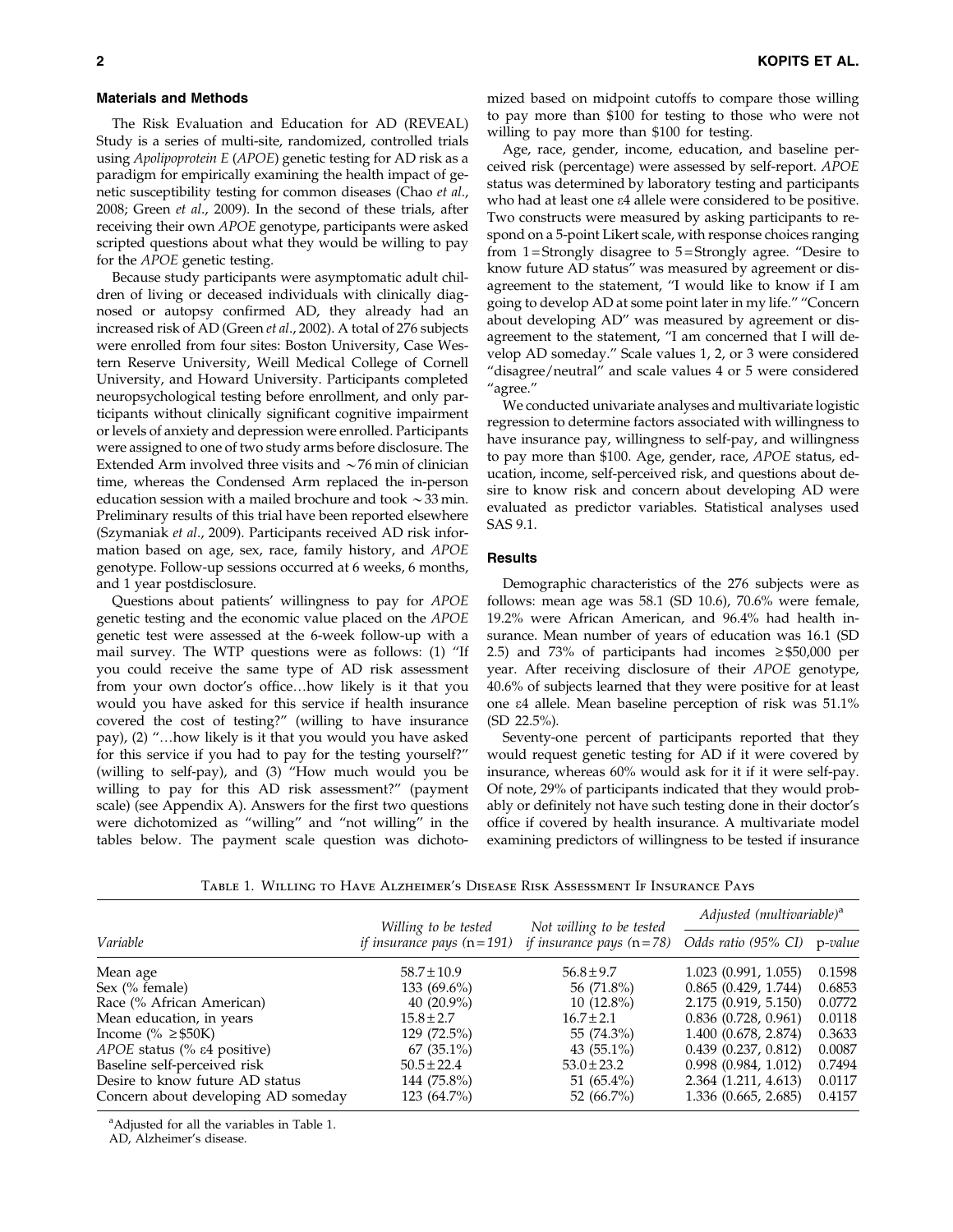|                                               |                              | Willing to be tested Not willing to be tested | Adjusted (multivariable) <sup>a</sup> |        |  |
|-----------------------------------------------|------------------------------|-----------------------------------------------|---------------------------------------|--------|--|
| Variable                                      | <i>if self-pay</i> $(n=159)$ | <i>if self-pay</i> $(n=106)$                  | Odds ratio (95% CI) p-value           |        |  |
| Mean age                                      | $57.7 \pm 10.0$              | $58.7 \pm 11.4$                               | 1.010(0.981, 1.040)                   | 0.5065 |  |
| Sex $(\%$ female)                             | $110(69.2\%)$                | 77 (72.6%)                                    | $0.864$ (0.445, 1.677)                | 0.6660 |  |
| Race (% African American)                     | $30(18.9\%)$                 | $20(18.9\%)$                                  | 1.892(0.869, 4.116)                   | 0.1080 |  |
| Mean education, in years                      | $16.2 \pm 2.5$               | $16.0 \pm 2.6$                                | $0.988$ $(0.877, 1.112)$              | 0.8399 |  |
| Income (% $\geq$ \$50K)                       | $116(78.4\%)$                | 66 (66%)                                      | 1.850 (0.940, 3.639)                  | 0.0748 |  |
| <i>APOE</i> status (% $\epsilon$ 4 positive)  | 61 $(38.4\%)$                | $46(43.4\%)$                                  | $0.566$ $(0.311, 1.029)$              | 0.0621 |  |
| Baseline Self-Perceived Risk                  | $50.6 \pm 21.2$              | $52.2 \pm 24.2$                               | 0.993(0.980, 1.007)                   | 0.3178 |  |
| Increased desire to know future AD status     | 128 (81.0%)                  | 66 (62.3%)                                    | $3.089$ (1.595, 5.980)                | 0.0008 |  |
| Increased concern about developing AD someday | $113(71.5\%)$                | 57 (53.8%)                                    | 3.102(1.620, 5.940)                   | 0.0006 |  |

Table 2. Willing to Have Alzheimer's Disease Risk Assessment If Self-Pay

<sup>a</sup>Adjusted for all the variables in Table 2.

were paying revealed significant associations with lower education, greater desire to know future AD status, and negative APOE e4 status (Table 1). A similar model examining predictors of willingness to be tested if participants were required to self-pay revealed significant associations only with desire to know future AD status and concern about future risk of AD (Table 2).

In terms of self-pay, 106 participants (41.4%) reported willingness to pay more than \$100 for AD risk assessment with APOE disclosure. Of these, 55 (52%) reported willingness to pay \$200, 51 (48%) reported willingness to pay \$500 or more, and 15 (5.8%) reported willingness to pay \$1000 or more. In the multivariate model, higher income and greater desire to know future AD status were significantly associated with willingness to self-pay over \$100 (Table 3).

Twenty participants (7%) out of the total 276 were missing values for at least one of the predictor measures, particularly for income because this variable included ''refuse to answer'' as a choice. Twenty participants (7%) did not answer the pay scale question. Seven (2%) did not answer the ''willing to have AD risk assessment if insurance pays'' question, and 11 (4%) did not answer the ''willing to have AD risk assessment if selfpay'' question. A comparison of the analyzed and unanalyzed participants revealed no significant differences between the groups, except that a slightly larger percentage of participants included in the analysis indicated that they would like to know if they would develop AD at some point in their lives  $(75\% \text{ vs. } 60\%, p=0.03).$ 

#### **Discussion**

This is the first report to examine willingness to pay for susceptibility gene testing in participants who had actually undergone such testing. Even though this population was restricted to first-degree relatives of AD patients who had volunteered for a study in which they received AD risk assessment and were therefore highly motivated, 71% reported that they would ask for such testing from their doctor if it were covered by health insurance, and 60% would ask for it if it required self-pay. However, 29% of participants probably or definitely would not want testing in a doctor's office if health insurance covered the cost of the test. Participants with higher education and those who had learned that they were APOE e4 positive were less willing to endorse a scenario wherein insurance covered their testing. These patients may be more aware of the potential negative implications of sharing genetic information with a health insurance company. Anecdotal comments from participants suggested that insurance and employment discrimination were on their minds, and this interpretation is consistent with other studies of genetic testing. For example, in a study of eligible participants who declined BRCA testing for breast cancer risk, more than half cited cost concerns and insurance discrimination as the major reasons for doing so (Peterson et al., 2002).

Predictors for whether or not participants would self-pay for genetic testing were greater desire to know about such risk and greater concern about developing AD, suggesting that

|                                               | Willing to pay $> $100$ | Willing to pay $\leq$ \$100 | Adjusted (multivariable) <sup>a</sup> |        |
|-----------------------------------------------|-------------------------|-----------------------------|---------------------------------------|--------|
| Variable                                      | for testing $(n=106)$   | for testing $(n=150)$       | Odds ratio (95% CI) p-value           |        |
| Mean age                                      | $56.9 \pm 10.4$         | $58.5 \pm 10.5$             | 1.011(0.980, 1.043)                   | 0.4864 |
| Sex $(\%$ female)                             | 68 (64.2%)              | 112 (74.7%)                 | 0.702(0.361, 1.363)                   | 0.2956 |
| Race (% African American)                     | $13(12.3\%)$            | $35(23.3\%)$                | 0.959(0.424, 2.170)                   | 0.9203 |
| Mean education, in years                      | $16.6 \pm 2.4$          | $15.8 \pm 2.5$              | 1.076 (0.949, 1.219)                  | 0.2533 |
| Income (% $\geq$ \$50K)                       | 89 (88.1%)              | 90 (64.8%)                  | 2.969(1.367, 6.450)                   | 0.0060 |
| <i>APOE</i> status (% $\epsilon$ 4 positive)  | 47 (44.3%)              | 56 (37.3%)                  | 1.119(0.619, 2.024)                   | 0.7091 |
| Baseline Self-Perceived Risk                  | $53.0 \pm 22.3$         | $49.1 \pm 22.6$             | 1.004(0.990, 1.018)                   | 0.5567 |
| Increased desire to know future AD status     | 91 (86.7%)              | 98 (65.3%)                  | 3.224(1.516, 6.856)                   | 0.0024 |
| Increased concern about developing AD someday | 75 (71.4%)              | 89 (59.3%)                  | 1.324(0.681, 2.575)                   | 0.4079 |

Table 3. Amount Willing to Pay for Alzheimer's Disease Risk Assessment

<sup>a</sup>Adjusted for all the variables in Table 3.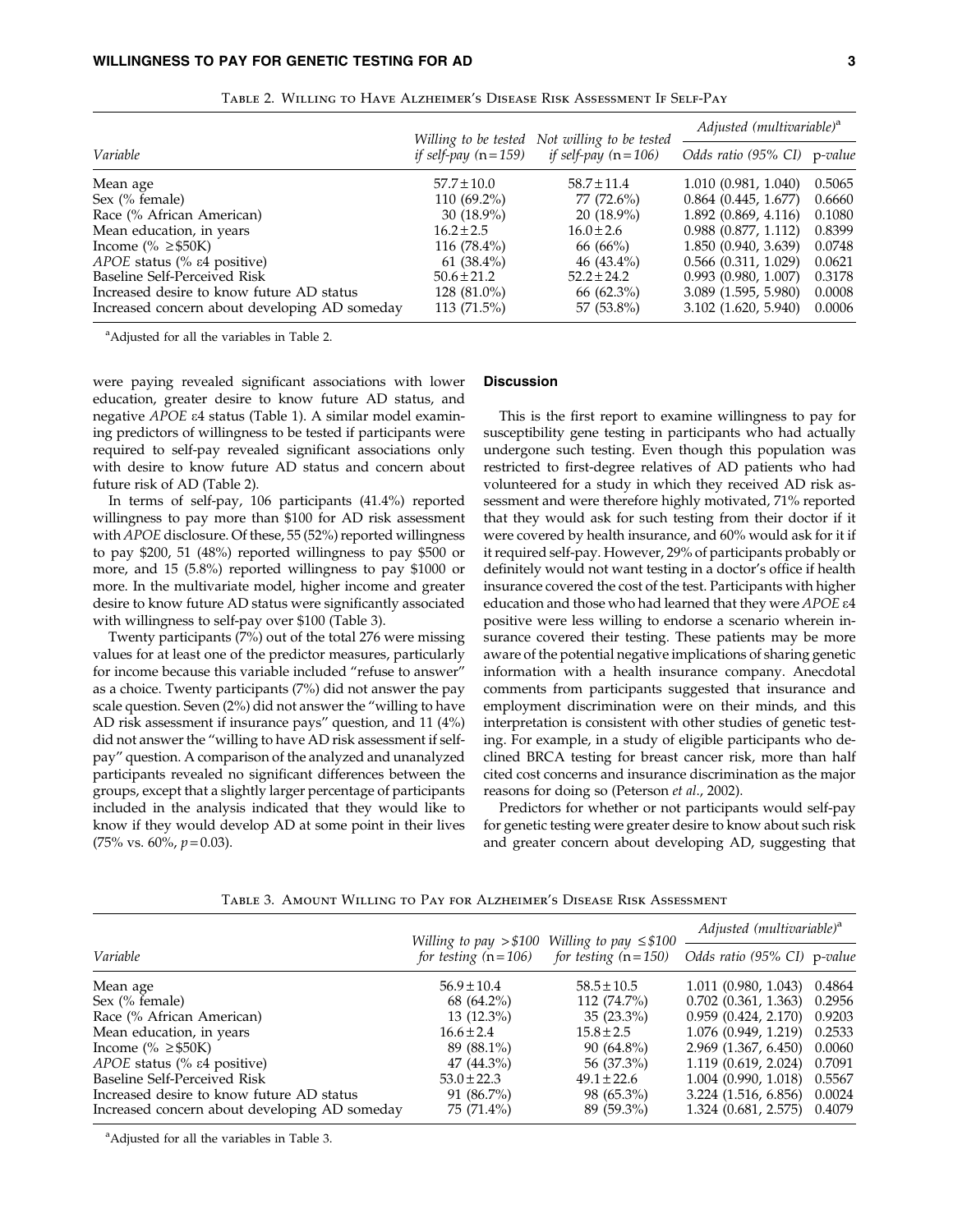willingness to self-pay was associated with information seeking and fear of developing the disease. Over 40% of participants were willing to pay more than \$100 for the APOE susceptibility test, with a significant proportion willing to pay \$500 or more and 5.8% willing to pay \$1000 or more. This is particularly significant given that personal genome services currently provide panels of multiple tests within this price range. Of note, those with negative APOE status were also willing to pay a greater amount, perhaps because even probabilistic reassurance is valuable. Those with a strong desire to find out their chances of developing AD and those with higher incomes were more likely to pay a higher amount, and to pay out-of-pocket, for this test.

In this study, all participants had volunteered to receive APOE genotyping as part of the research study and had actually received their genotype and risk assessment before they were queried about willingness to pay. Thus, this represents an unusually motivated group of individuals. Yet, the study is distinctive in that all participants underwent a standardized education protocol about the limits of the susceptibility testing with APOE and the lack of available treatments for AD. The study therefore examines a situation in which the value of risk information is addressed, without concern that the participants may have misunderstood the predictive accuracy of the test, or have been misinformed about medical treatments that could alter their risk of AD. Those participants who endorsed a willingness to pay larger amounts truly valued the information itself, rather than its potential to improve their health.

Limitations of our study include small sample size and homogeneity of subjects in terms of family history, education, gender, insurance status, and higher income. Subjects' WTP was not assessed at baseline, but only after receiving their APOE results. Subject reports of WTP for services in our survey may not correlate with actual behavior in the marketplace. Willingness to pay as a research tool is also not without controversy, particularly in terms of different methods of data collection. Some argue that in-person interview is more accurate than a mailed survey (Olsen, 2001). Another area of debate is whether open-ended questions or a pay scale format is more effective (Frew et al., 2004). Range bias can also exist with use of the payment scale (Whynes et al., 2004). Our study focuses on only one specific disease. It is not clear whether these results could be generalized to other diseases.

Why do participants apparently value genetic testing results that are neither definitive nor actionable? In hypothetical scenarios reported by Neumann et al., subjects reported that their motives included financial planning and creation of advance directives (Neumann et al., 2001), and that if faced with positive but untreatable results, they would both consult with their medical practitioners and make changes in their personal lives. In prior analyses of data from the REVEAL Study, we found that participants cited numerous motivations for seeking APOE testing, many of which were not related to informing treatment or prevention. For example, participants stressed planning for the future and preparing family members for the possibility of AD (Roberts et al., 2003). In a related study, we found that  $\varepsilon$ 4+ participants were significantly more likely than their e4- counterparts to report making changes in longterm care insurance (Zick et al., 2005).

The findings in our study underscore in specific monetary terms that some participants may find valuable personal utility in genetic risk information even when such information does not have proven clinical utility.

#### Acknowledgment

This work was supported by the following NIH grants: R01-HG02213, K24-AG027841, and R01-HG005092.

#### Disclosure Statement

No authors have any conflicts of interest.

### References

- Caughey AB, Washington AE, Gildengorin V, Kuppermann M (2004) Assessment of demand for prenatal diagnostic testing using willingness to Pay. Obstet Gynecol 103:539–545.
- Chao S, Roberts JS, Marteau TM, et al. (2008) Health behavior changes after genetic risk assessment for Alzheimer disease: the REVEAL study. Alzheimer Dis Assoc Disord 22:94–97.
- Farrer LA, Cupples LA, Haines JL, et al. (1997) Effects of age, sex and ethnicity on the association between apolipoprotein E genotype and Alzheimer's disease: a meta-analysis. JAMA 278:1349–1356.
- Frew EJ, Wolstenholme JL, Whynes DK (2004) Comparing willingness-to-pay: bidding game format versus open-ended and payment scale formats. Health Policy 68:289–298.
- Green RC, Cupples LA, Go R, et al. (2002) Risk of dementia among White and African American relatives of patients with Alzheimer's disease. JAMA 287:329–336.
- Green RC, Roberts JS, Cupples LA, et al. (2009) Disclosure of APOE genotype for risk of Alzheimer's disease. N Engl J Med 361:245–254.
- Neumann PJ, Cohen JT, Hammitt JK, et al. (2010) Willingness-topay for predictive tests with no immediate treatment implications: a survey of US residents. Health Econ [Epub ahead of print]; PMID: 21190163. DOI: 10.1002/hec.1704.
- Neumann PJ, Hammitt JK, Mueller C, et al. (2001) Public attitudes about genetic testing for Alzheimer's disease. Health Aff 20:252–264.
- Olsen J (2001) Theory vs. practice: a review of willingness to pay in health and healthcare. Health Econ 10:39–52.
- Peterson EA, Milliron KJ, Lewis KE, et al. (2002) Health insurance and discrimination concerns and BRCA1/2 testing in a clinic population. Cancer Epidemiol Biomarkers Prev 11: 79–87.
- Roberts JS, LaRusse SA, Katzen H, et al. (2003) Reasons for seeking genetic susceptibility testing among first-degree relatives of people with Alzheimer's Disease. Alzheimer Dis Assoc Disord 17:86–93.
- Szymaniak JM, Christensen KD, Uhlmann WR, et al. (2009) A condensed genetic counseling approach for Alzheimer's disease susceptibility testing: what is the psychological impact? J Genet Couns 18:628.
- Wagner TH, Hu TW, Dueñas GV, et al. (2001) Does willingness to pay vary by race/ethnicity? an analysis using mammography among low-income women. Health Policy 58: 275–288.
- Whynes DK, Wolsetnholme JL, Frew E (2004) Evidence of range bias in contigent valuation payment scales. Health Econ 13:183–190.